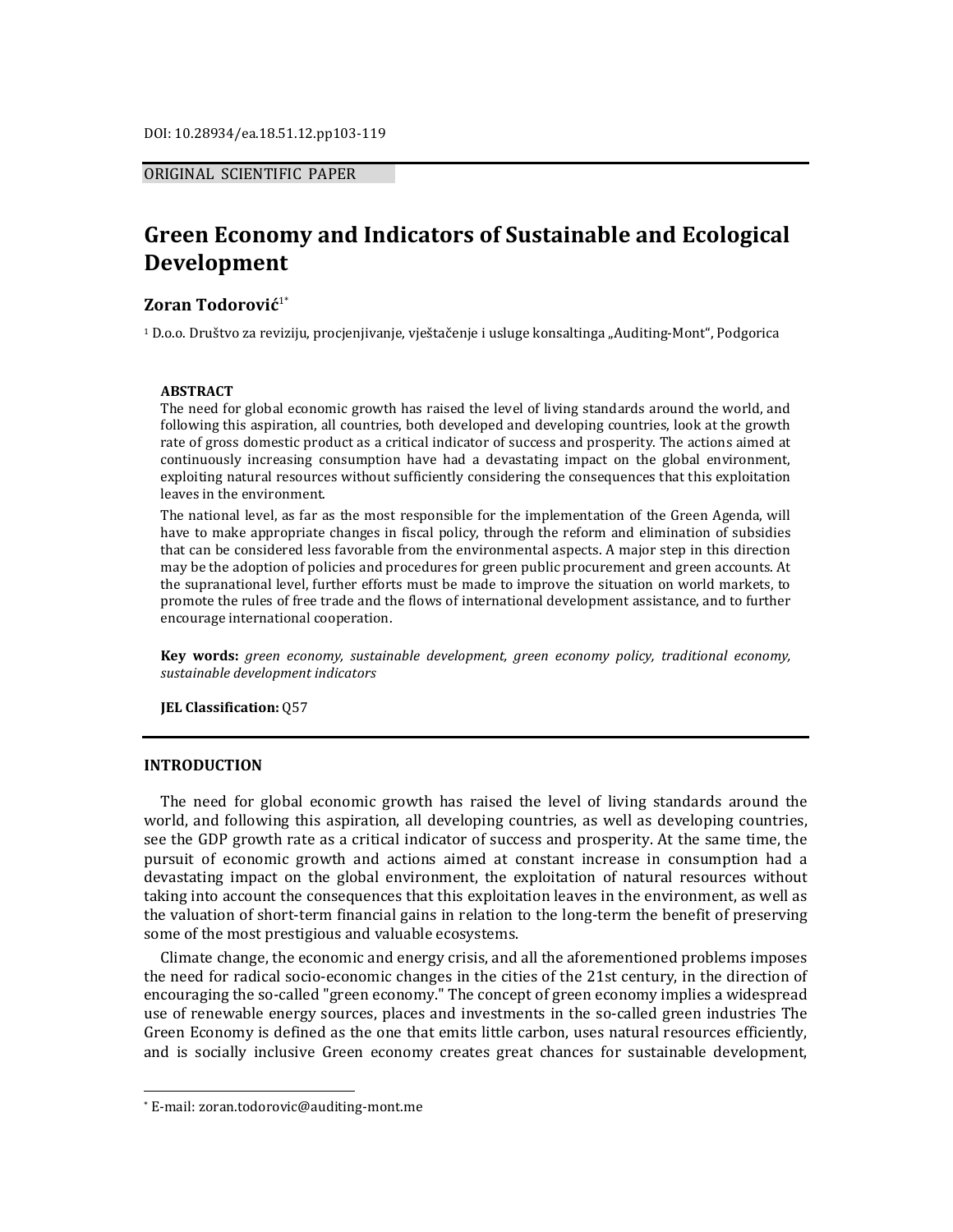which means increasing income, reducing poverty and improving the quality of life Green economy, especially renewable energy, is also crucial for reducing poverty, a particularly significant problem for developing countries.

The business community of each state must create preconditions for a green economy as an integral part of a broader concept of sustainable development to become one of the challenges to the challenges facing modern mankind.

#### **THE NOTION AND DEFINITION OF A GREEN ECONOMY**

The green economy has been promoted in recent decades as a very important change in thinking. As we look at the concept of a neoliberal economic paradigm, it is quite clear that something new is needed, but it is not always easy to translate it into practice. Neoliberal thinking has been transformed into the leading paradigm of development since the time of regulation and point of view through the reaffirmation of the Washington Consensus so that in one moment almost the power of a certain religion could be gained. This form of economic organization adopted, or even imposed on states around the world, was considered as one of the successful ways to achieve the human well-being within the framework of the concept of human rights and freedoms. The economic crisis, of which we are witnesses, has led to a deterioration in terms of economic development.

There are many ways to stop the process of destroying ecosystems and restoring it. What they have in common is the understanding that our global ecosystem must be evaluated in a different way and that it should be invested in the environment and services it provides and on which all human and economic activities depend. Finally, a "green economy" needs to be developed.

The concept of green economy is not new. It is only more and more mentioned in the last decade, bearing in mind that global interest in environmental issues is growing and that climate change is slowly taking over the primacy of the world's leading theme.

The UN Environment Program (UNEP) defines a green economy as an economy that has, as a result, enhanced human well-being and social equity, and significantly reduces environmental and ecological disadvantages. A simplified, green economy can be considered an economic activity that is carried out with low carbon emissions, through which resources are spent efficiently and socially inclusive. In the green economy, growth in earnings and employment is achieved through public or private investment that reduces carbon emissions and other pollution, achieves energy efficiency and efficiency in resource use, or prevents loss of biodiversity and ecosystem services. These investments should be directed and supported by targeted public expenditures, political reforms and legislative changes. The development framework should preserve, enlarge and, where necessary, rebuild natural capital reserves as a source of public benefit, especially for poor people whose living conditions and safety depend on nature.

#### **THEORETICAL FRAMEWORK**

Nevertheless, the most significant step in the development of economic theory was the appearance of the book "The Law of Entropy and the Economic Process" by Nicholas Georgescu-Roegen (1971). This study is based, a new look, based on thermodynamic concepts, is being further developed in the works of Mirowski (1989) and recently Beard and Lozada (1999). At the same time when Georgescu-Roegen's book appeared, the views of Meadows and associates (1972), devoted to the exhaustion of resources and the possible limits of growth, draw attention to the far wider circle of the world, scientific and political public. Thus, the concept of sustainable development is at the top of the priorities of international political action.

In Stockholm, in 1972, at the UN Environment Conference, the establishment of the United Nations Environment Program, UNEP, was initiated. This was followed by the establishment of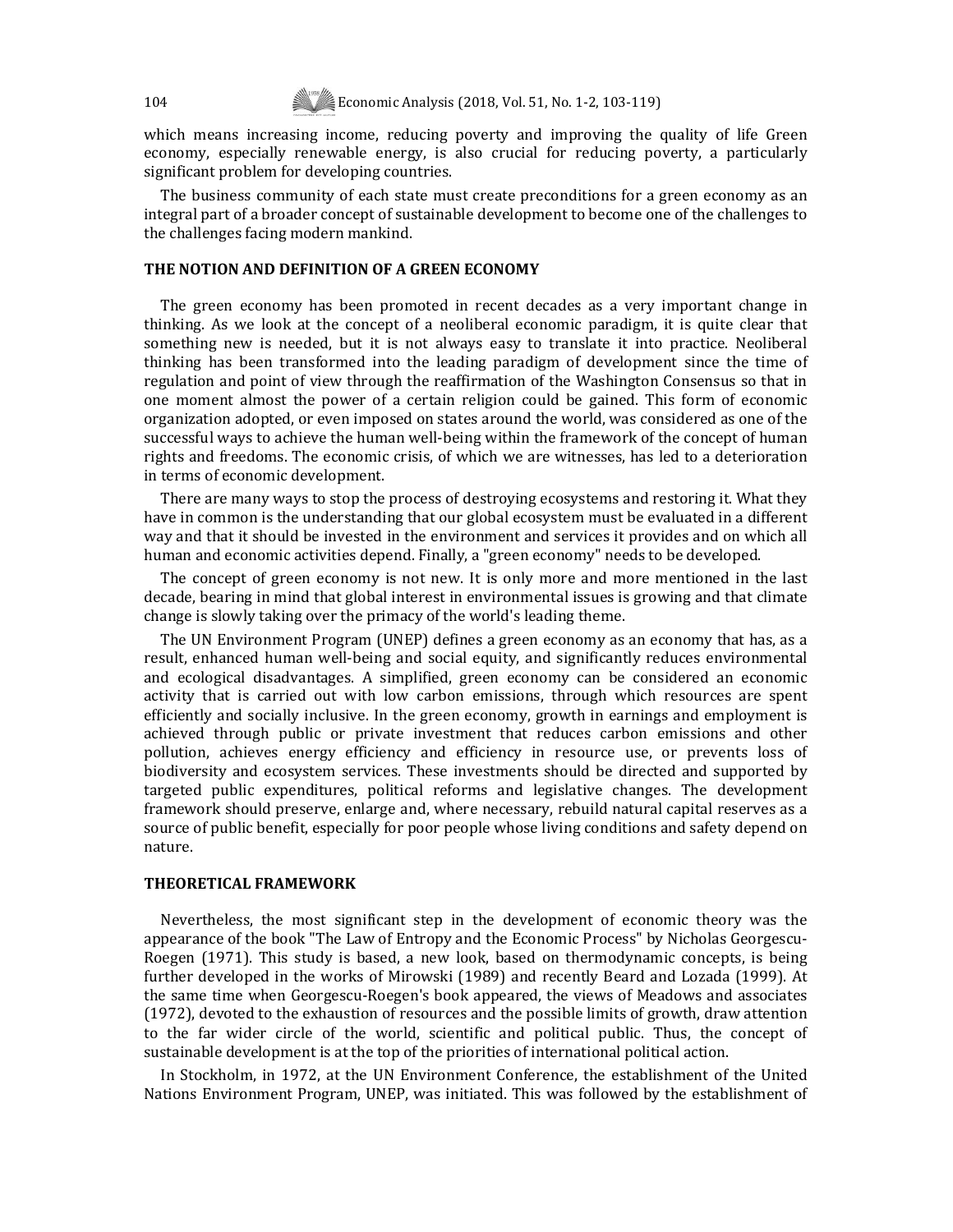

national environmental agencies in a number of countries. With the coordinated action of national and international bodies, in 1980, a program of global action to promote sustainability was proclaimed. The World Conservation Strategy, by the International Union for the Conservation of Nature. Accordingly, in 1983, by the UN, the World Environment and Development Commission was established, later called the Brundtland Commission, by the name of the chairperson.

Seizing the danger of potential climate change, the World Meteorological Organization, the WMO and the UN Environment Program, UNEP, established the Interstate Panel on Climate Change in 1988, the IPCC, which, with its three working groups, aims to collect all relevant scientific, technical and socio-economic information related to anthropogenic climate change.

Numerous activities by state and non-governmental organizations around the world led in 1992 to the UN Conference on Environment and Development, UNCED in Rio de Janeiro. Important conference papers were adopted at this conference: UN Framework Convention on Climate Change and Convention on Biological Diversity. The following was established in 1993 by the UN Commission for Sustainable Development (CSD), with the primary objective of overseeing the implementation of the above mentioned documents and other acts. During the 1990s, the number of organizations aimed at fostering sustainable development was significantly expanded, among them the Committee of International Institutions for Development and Environment, CIDIE, and the World Resources Institute, WRI. Many of the existing international institutions, e.g. The Organization for Economic Cooperation and Development, the OECD and the World Bank, WB, are beginning to intensively encourage sustainable development.

#### **THE RELATIONSHIP OF GREEN ECONOMY AND SUSTAINABLE DEVELOPMENT**

The concept of green economy does not replace sustainable development, but today there is increasing evidence that the attainment of sustainable development goals depends to a large extent on developments in the economic sphere. Decades in which new values and well-being are real on principles and with the use of traditional economic models have not managed to tackle social marginalization and excessive resource consumption, and today we are still far from reaching the millennium development goals. Sustainability remains a first-class long-term goal, but additional efforts must be geared towards achieving the concept of a green economy if that goal is to be achieved.

Green economy in the context of sustainable development and environmental sustainability is a very important function in the development of society as well as the overall economic system of each state.

The basic ideas, which represent the term of sustainable development, are aggregated (World Bank, 2003; Coper & Vargas, 200; Stead et al., 2004):

- Ecological and economic integration. Ensure that economic development and environmental protection are integrated at the same time in planning and implementation.
- Environmental Protection. Dedication reduces pollution and degradation of the environment and more efficient use of resources.
- Justice. Commitment meets at least the basic needs of the present poor generations (as well as equity between generations).
- Future events. Explicit concern about the impact of current activities on future generations.
- Quality of life. Realizing that human beings are concerned not only about income growth, but also about health and a sense of life satisfaction in their societies.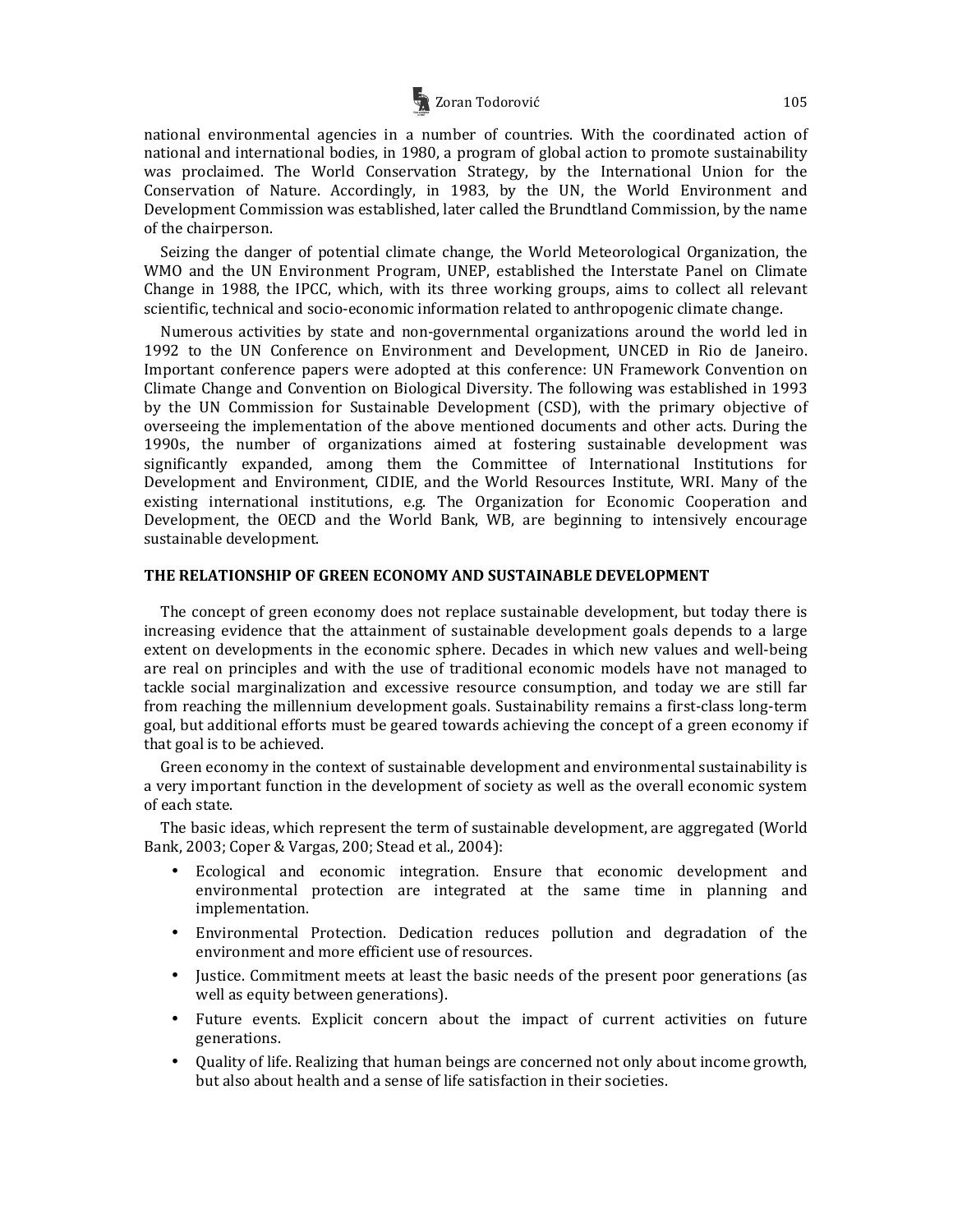• Participation. The realization that sustainable development requires the participation of all interest groups of society.

Sustainable development is an umbrella concept and a magnificent paradigm that connects economy, society and environmental protection, within which green growth strategies can be considered as an appropriate framework of practical policies. Bearing this in mind, it is clear that the green economy is something more concrete than sustainable development. The principles of sustainable development relate to long-term aspirations, while the green economy combines the aspirations for creating new opportunities that would lead to more robust economic recovery in the short run with the introduction of new, more environmentally efficient sources of economic growth in the long run.

What is most important: Green growth policies place emphasis on places where economic and environmental interests are touched or overlap and try to find the best development options in such a framework. Thus, the green economic growth strategies contribute to sustainable development by creating a better political framework, necessary for achieving the concept of sustainable development.

#### **ENVIRONMENTAL PERFORMANCE INDICATORS**

There is a growing demand for company reporting, which is clearly and focused on the key impacts of their business on the environment. This requires reporting on environmental performance, which will bring benefits in two ways:

- Provide information to management to utilize savings that a good environmental impact usually brings;
- It will provide the opportunity to discover important components in the company's environmental protection (Becker, 2008).

Environmental performance indicators are one of the tools for such measurements and information on how to understand and evaluate the environmental performance of companies. Enterprises will carry out significant environmental conservation activities if they can determine the appropriate performance indicators. Environmental indicators will facilitate communication with stakeholder ecological groups if they are involved in reporting. Through the application of environmental indicators, assessment and measurement of environmental conditions, a set of data is provided for information and assistance to governments, development coordinators, planners and decision makers in monitoring their impact on environmental sustainability (Bell & Morse, 1999; Bel & Morse, 2003). Environmental Performance Indicators (EPIs) have progressively developed over the past ten years and have been used by international organizations such as the United Nations, the World Bank, the World Business Council for Sustainable Development and the Global Reporting Initiative (OECD, 1993; Neimanis & Kerr, 1996).

Environmental Performance Indicators stand out as an important tool for environmental protection and improvement of local life measurement and overall national development and sustainable development. Indicators cover a wide spectrum and are applied at the local, national and regional levels. Their users can easily access them, directly select them and immediately apply them to measure national ecological performance. In practice, indicators can help to make decisions on a global and national level.

The ecological series of ISO standards (International Organization for Standardization) is widely used in companies that implement environmental management, which outcomes have ecological performance reporting. This is especially true for the evaluation of environmental performance and the setting of a set of standards on a global level, which require constant commitment to improving environmental performance in order to meet environmental objectives and criteria. ISO 14031 and ISO 14032 are an extension of the ISO 14000 series. ISO

106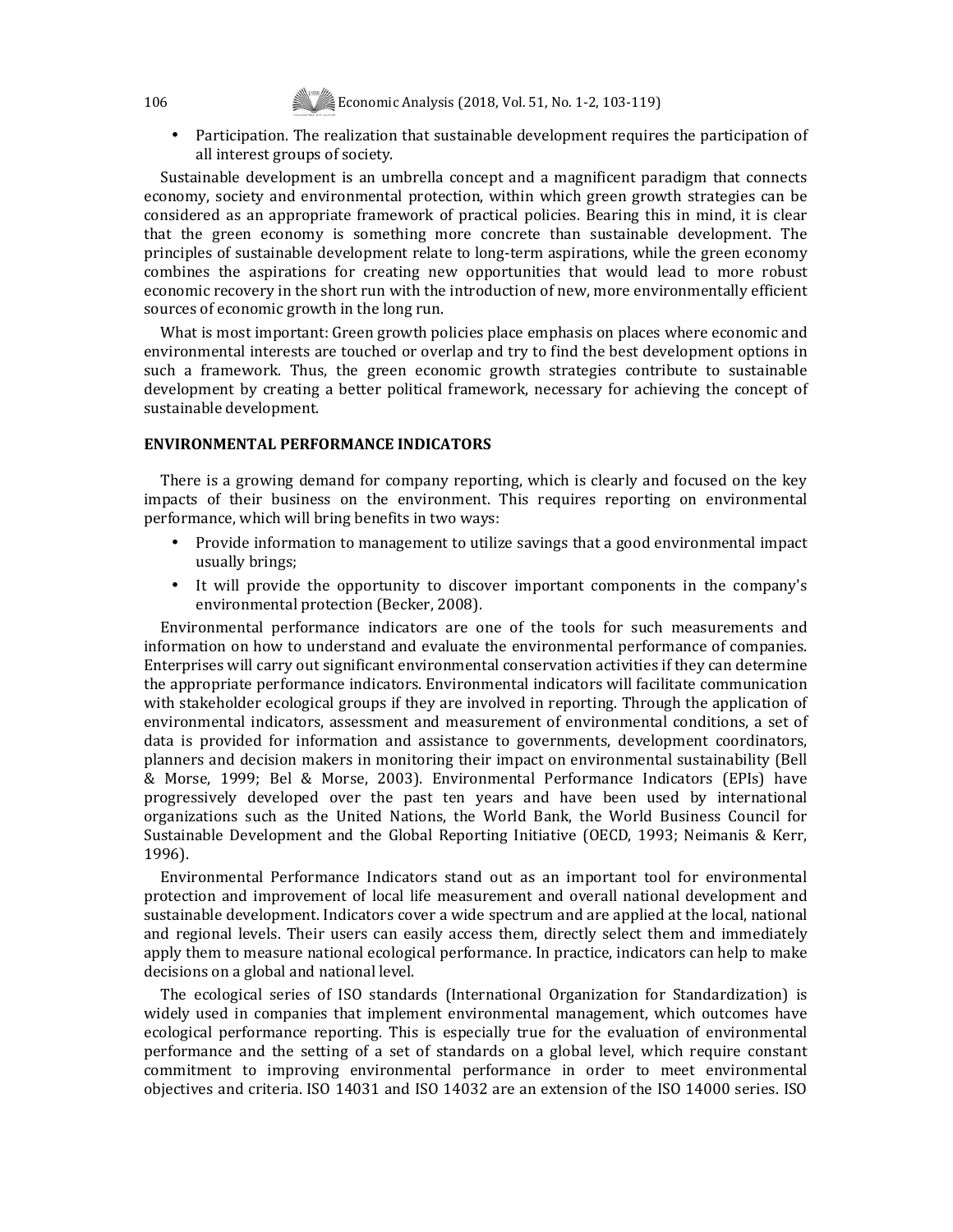

14031 provides guidelines for the selection and realistic organizations to illustrate the use of the guidelines in ISO 14031 (Evaluation of Environmental Performance - Guidelines: Specification for the purpose of evaluating environmental performance, preparing the evaluation plan, collecting data, this is regulated as JIS Q 14031 on October 20, 2000). Although the Guideline defines the concept and procedure for selecting environmental performance indicators, it does not include the development of indicators themselves.

## **IMPLEMENTATION OF INDIVIDUAL ESDP RECOMMENDATIONS**

The ESDP (European commision, 1999) is an "umbrella" document that regulates the spatial development of the territory of the European Union, through a number of different topics and through concrete advice and recommendations, which are the most useful at the level of programming tasks. As a country that is seeking to join the European Union, it is necessary for us to approach access to planning and spatial planning to better align with the principles that apply in the Union. In that sense, it is necessary to innovate the approach to creating program tasks in accordance with sustainable development and ESDP (European Spatial Development Perspective).

# **Sustainable (green) economy**

According to the ESDP, a sustainable (green) economy contributes to:

- Strengthening co-operation on specific topics in the field of spatial development through cross-border and transnational networks;
- Improving the economic base, ecological and service infrastructure of cities, especially in underdeveloped regions, in order to increase their attractiveness for investments;
- Promoting the strategy of expanding the economy in cities that depend only on one branch of the economy and supporting the economic development of cities in underdeveloped regions;
- Strengthening of small and medium-sized cities in rural areas as centers for regional development and promotion of their networking;
- Strengthening networks between businesses and rapidly expanding innovation, especially with the help of regional institutions that can promote innovation;
- Promoting cooperation and information exchange between rural areas.

# **Sustainable society**

According to the ESDP, a sustainable society means:

- Promotion of integrated urban development strategies that take into account social and functional diversity. Particular attention should be paid to combating social exclusion and recycling and / or restructuring of under-utilized or abandoned urban areas or areas;
- Assistance in finding effective methods for reducing uncontrolled urban expansion; reducing the excessive pressure of settlement, especially in coastal regions;
- Promotion of diverse development strategies, which take into account domestic potentials in rural areas and contribute to the achievement of domestic development (including promotion of multifunctionality of agriculture). Helping rural areas through education, training and job creation outside agriculture;
- Providing access at the European level to the knowledge infrastructure, taking into account the socio-economic potential of modern small and medium-sized enterprises as a driver of sustainable economic development;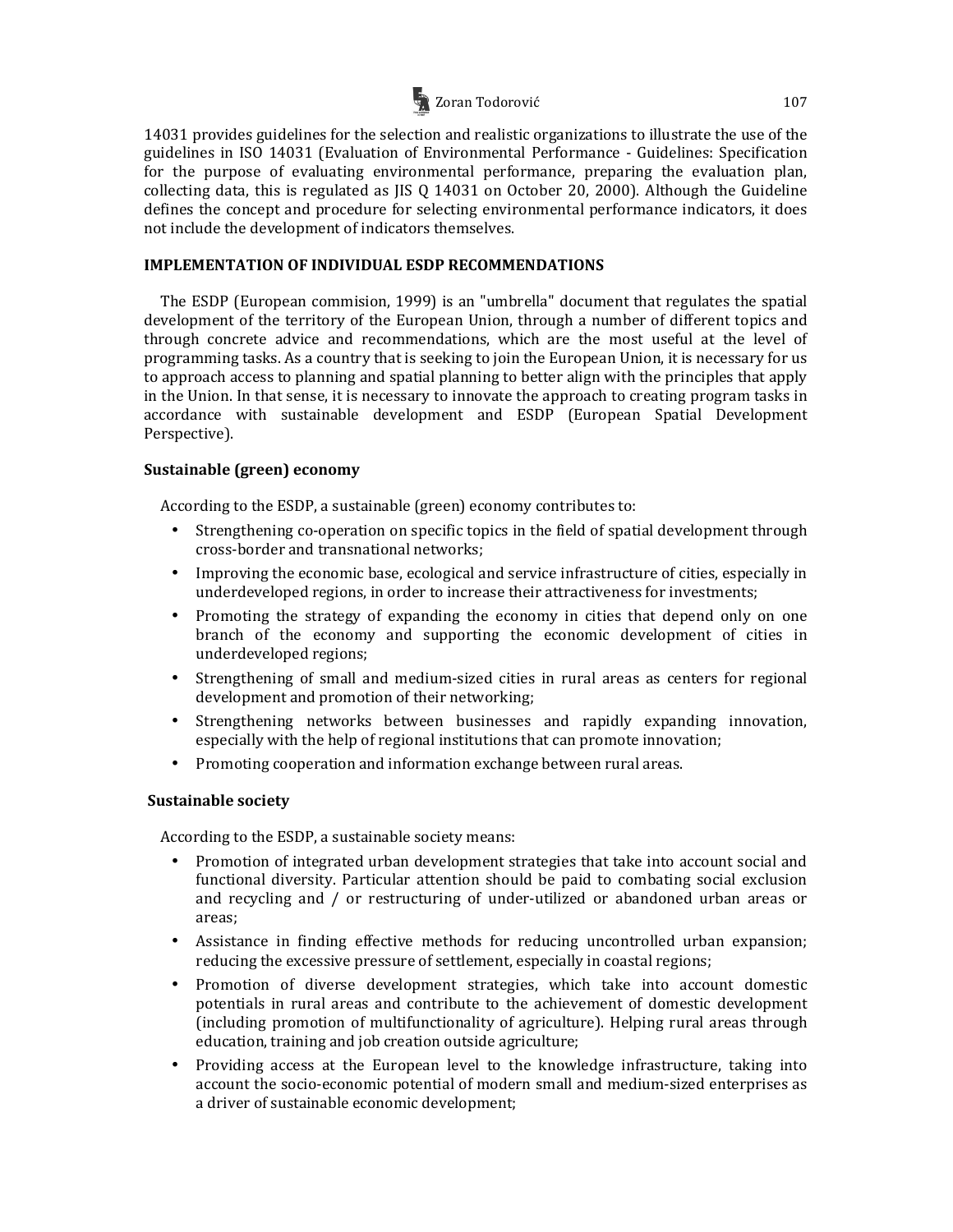- A comprehensive public support as a necessary prerequisite for effective implementation
- access to spatial development policy;

Examples of principles and recommendations useful for creating program tasks 17 Extensive integration of knowledge-related policies, such as promotion innovation, education, vocational training and education, development research and technology, into spatial development policies, especially in remote areas or densely populated areas.

# **Ecology**

According to the ESDP, the ecology includes:

- Promotion of rational management of urban ecosystems (Urban development leads to more productive agriculture, uncontrolled tourism - especially in coastal areas in the summer months, harmful infrastructure projects, which leads to loss of habitat, destruction, modification and fragmentation of ecosystems);
- Careful use of natural resources and implementation of protection measures;
- Cooperation at the national, regional and global levels;
- Providing sustainable agriculture, applying ecological measures and enriching the use of agricultural land;
- Exploiting the potential for renewable energy in urban and rural areas, taking into account local and regional conditions, especially cultural and natural heritage.

# **RESEARCH FRAMEWORK**

The aim of this paper was to improve the preparation of program tasks for planning documents that are being made in Montenegro. The idea was that the principles of sustainable development and environmental protection integrate, as much as possible, into the content of the planning documents, one segment of which makes the development of program tasks. The main purpose is to improve the spatial planning system in Montenegro.

The new system should provide sustainable development through the rehabilitation of the consequences of space devastation, the rational use of resources and the preservation of the environment. In such a way, with sustainable spatial development, we will create a better place for living in Montenegro.

The most common reasons that lead to failure when creating program tasks:

- Insufficient knowledge and understanding of the sustainable concept spatial planning, which leads to a lack of harmonization of the guidelines in the framework the same dueling task;
- The lack of precisely defined measures of sustainable spatial planning as part of the program task, which leaves space for the future inadequate treatment, abuse and degradation of the space itself;
- Important absence of a reliable, thoughtful and generally accepted sequence guidelines and procedures that can provide quality planning;
- The lack of quality, applicable municipal development strategies that would based on the principles of sustainable development, and which would facilitate the creation software tasks.

# **RESEARCH RESULTS**

Analysis of the survey for municipalities and state institutions

108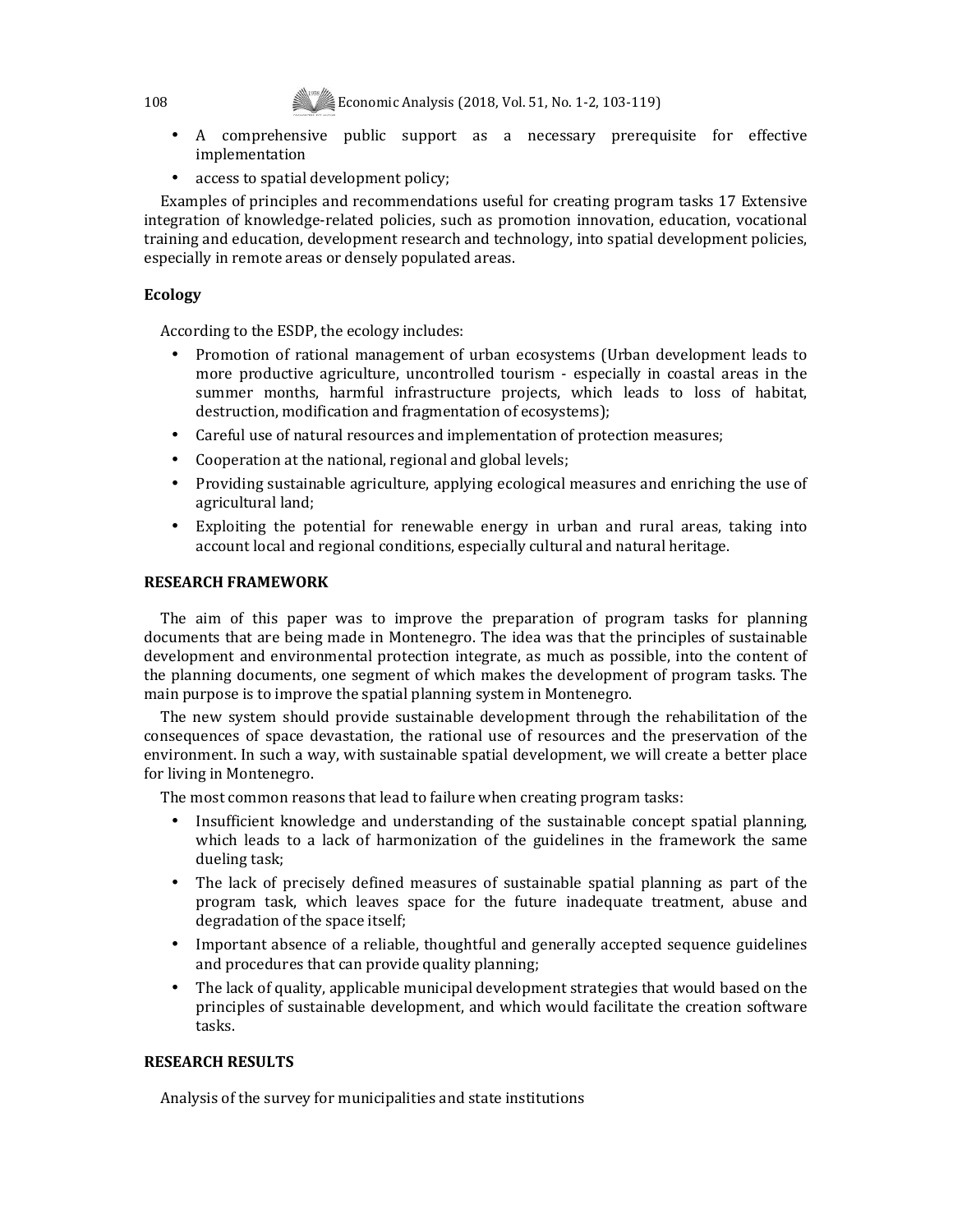

The method of survey was used for the empirical part of the work, and data from municipalities and state authorities were collected through the questionnaire, which were analyzed further.

1.1. Objective of the research: To determine the level of understanding of the modern European approach to the preservation of the environment and sustainable development of the representatives of municipalities and state authorities through issues focused on knowledge of the term sustainable development, its principles, degree of application of existing legislation and emphasizing the most frequent problems in the field of environment 0 in Montenegro .

Period of realization; June-July 2011.

Number of respondents; 35 (municipalities - 21, state bodies - 14)

Report structure: The report is made up of two parts

PART I: Analysis of the survey intended for the municipalities in which 21 surveys from 21 municipalities were processed.

PART II: Analysis of the poll intended for state bodies dealing with environmental issues. 14 surveys were obtained from the competent state institutions: the Ministry of Sustainable Development and Tourism, the Environmental Protection Agency and the Office for Sustainable Development.

PART I Analysis of municipalities surveyed

1. The first question

1.1. The survey referred to the knowledge of the very term of sustainable development. Employees in municipalities were able to respond affirmatively, withholding or not being sure. In Chart 1, it can be seen that all surveyed / not familiar with the term sustainable development.



**Chart 1:** Do you know the term sustainable development?

1.1. In the second part of the first question, municipal employees were asked to indicate priority areas for sustainable development. Responses are offered: environmental protection, social development, economic development, all three areas. In addition, respondents / did not have the possibility to add other priority areas that are not mentioned in the issue itself. As can be seen in Chart 2 (on the next page), the vast majority emphasized that the priority areas of sustainable development are: environmental protection, social development and economic development.

2. The second question also consists of two parts. In the first part of the question, the respondents answered / did the question whether participants / participants in some trainings / seminars / conferences in the area of sustainable development. It was found out that 14 of the total of 21 respondents had a certain type of training, which can be clearly seen in Chart 3.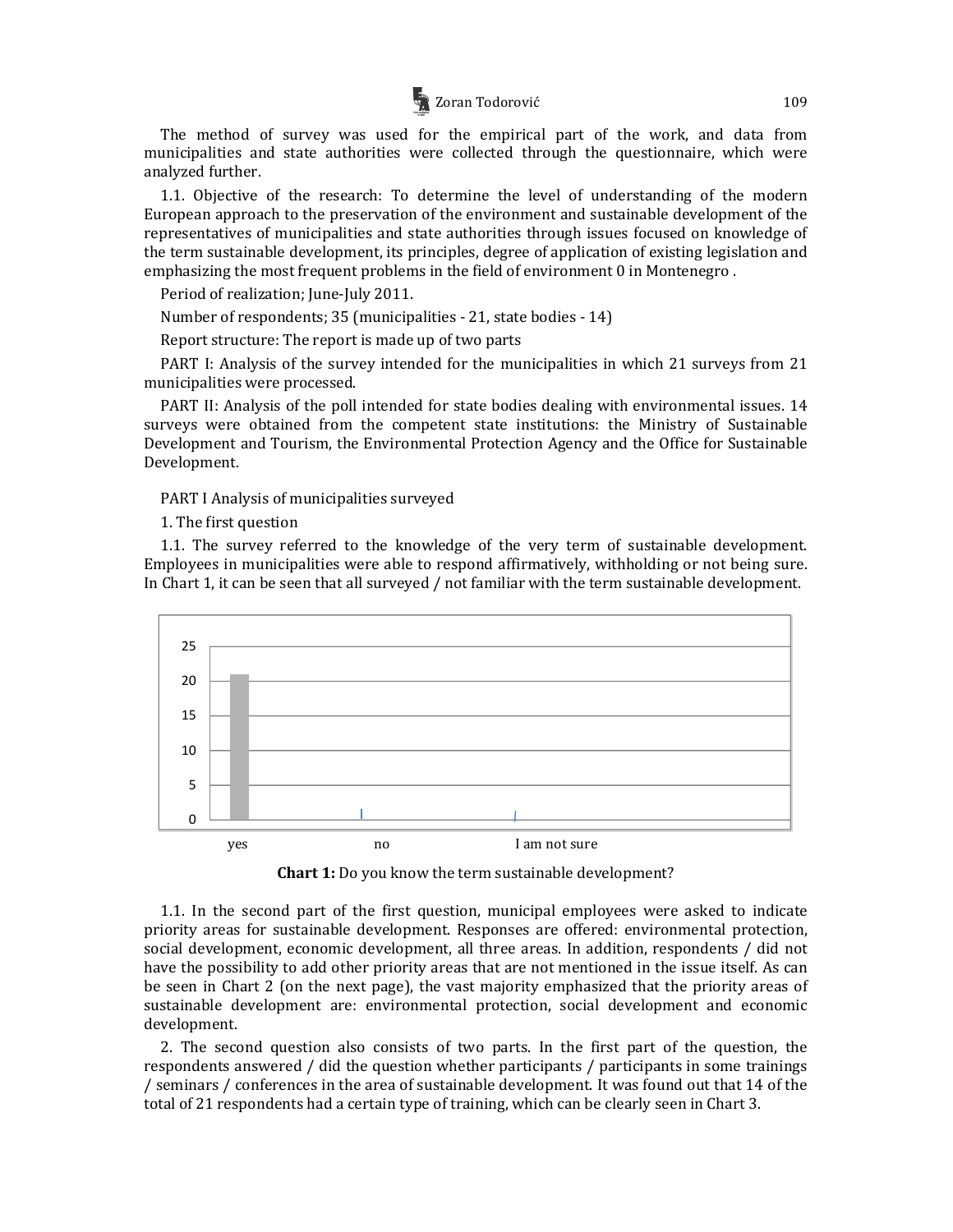

All three areas Environment Economic development Social development

**Chart 2:** List the basic principles of sustainable development?





1. What was also interested in was how many employees in municipalities were familiar with the adoption of the Local Environmental Action Plans, the Local Agenda 21, the Local Sustainable Development Strategy or some other local strategic framework that regulates the issue of sustainable development, and in what percentage, according to In their opinion, the beneficiaries of this program have been applied. The collected data show that the above documents were presented in most municipalities (Chart 4), but also that in 8 municipalities they are applied in less than 50%. Out of the total of 21 surveyed municipalities, 8 did not answer at all the part related to the implementation of local documents, which indicates that they either are not familiar with the situation in the municipality itself or are not interested in the application of the mentioned municipal documents.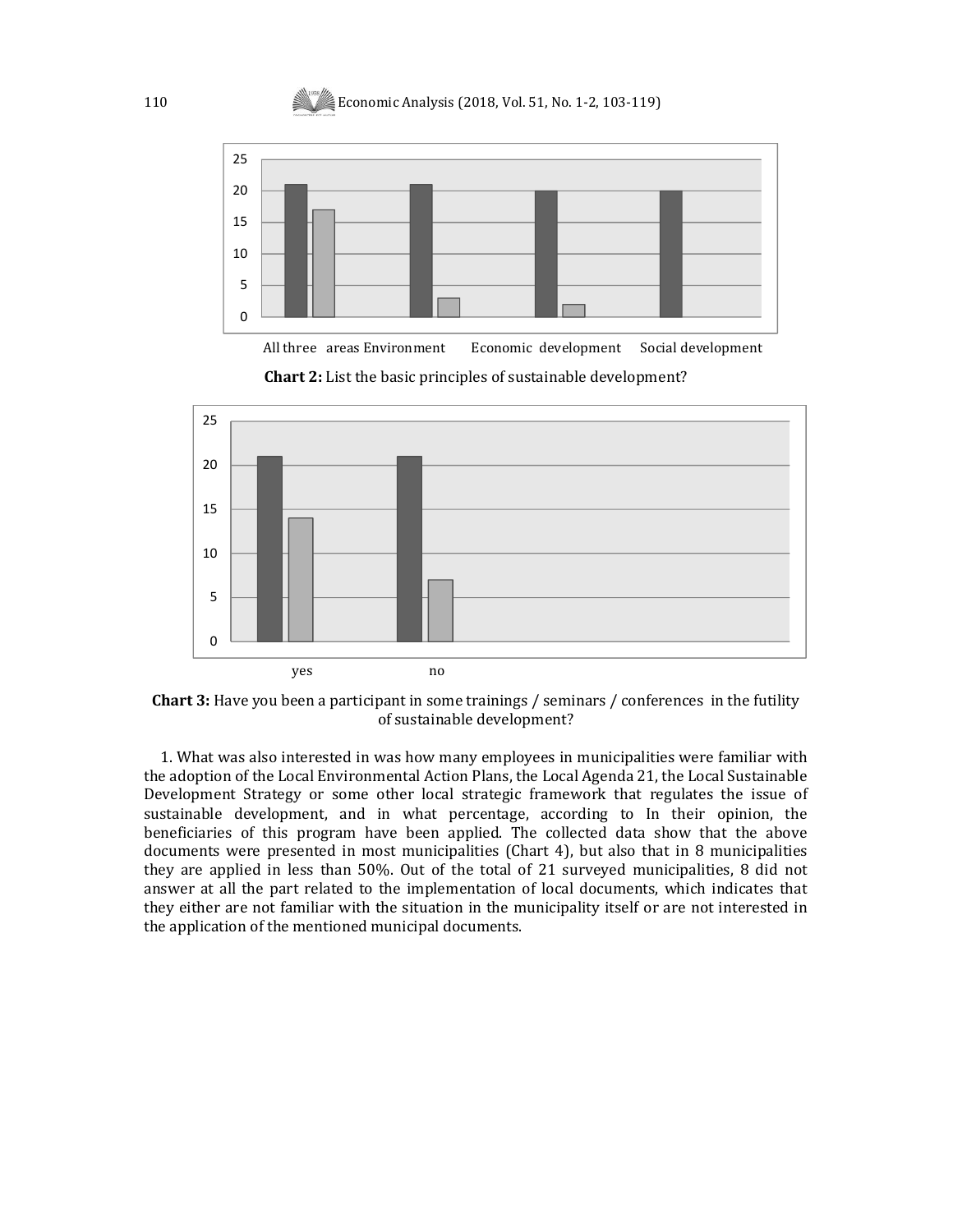



The Local Sustainable Development Strategy or another local strategic framework that regulates the issue of sustainable development?

One of the segments we wanted to process through this survey is certainly spatial planning and the problems that municipalities encounter on their way to achieving sustainable development through space planning. As can be seen in Chart 5. The most frequent problems are: insufficient funds, incomprehension of the principles of sustainable development, lack of willingness to implement, as well as insufficient knowledge, capacities and mechanisms for their implementation. The above facts speak about the necessity of further improvement of the existing staff, monitoring of the realized activities and the need for providing additional financial resources.





5. In view of the growing problems in the field of environment, we wanted to find out which of the five environmental problems would be highlighted by the employees in the relevant municipal services as the most important ones in Montenegro. Almost all respondents pointed out the problem of waste disposal. An important place is the migration of people to cities, which creates additional pressure on the environment in certain areas. More pronounced problems are pollution of water and social and economic stratification of the population. The obtained results are presented in Chart 6.

6. The last set of questions concerned software tasks, i.e. Are municipalities managed by analyzes that bring about the real needs of the population and society as a whole and the use of space in the development of program tasks, and do they clearly define the valuable resources that will be preserved for future use? Needs and spatial capacity analyzes, as well as socio-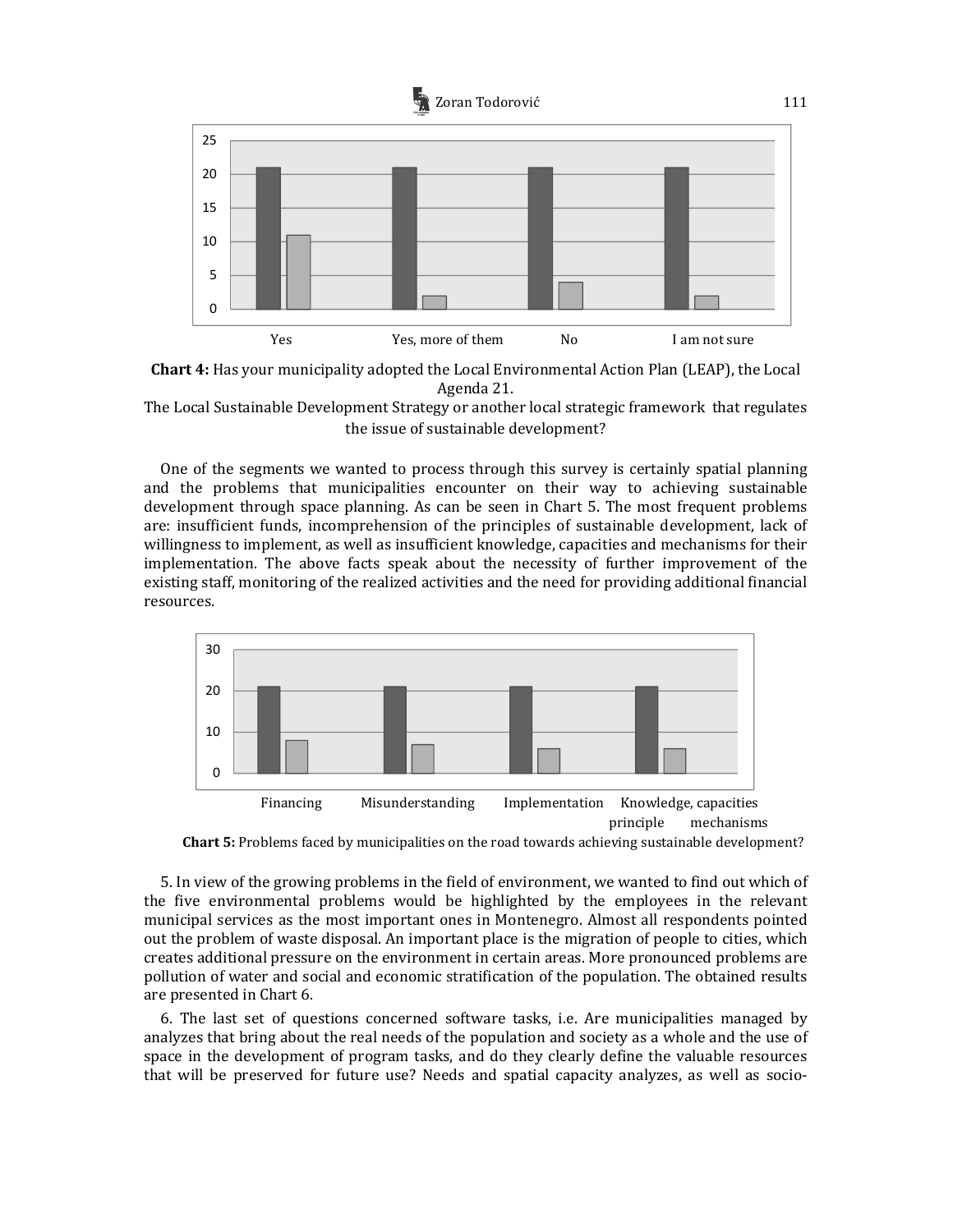economic analyzes are done in 10 municipalities, while demographic analyzes work in 7 out of 21 municipalities surveyed. None of the above analyzes is performed in the two municipalities.

Additional analysis was not mentioned in the responses, although there was a possibility for that.



**Chart 6:** Five most common environmental problems in Montenegro

7. When it comes to defining value resources through probation tasks, the answers are unequal. Nine respondents point out that this issue is ignored in program tasks, while 6 consider this to be partial. The number of respondents who believe that this is not working or that they are not safe is the same (3 respondents). A graphic representation of the answer to this question is given in Chart 7.



**Chart 7:** Does your municipality clearly define the valuable resources that will be saved for future use in the development of program tasks?

PART II Analysis of the survey intended for state authorities

1. Through the first set of questions, we wanted to determine how long the term of sustainable development is known to officials employed in state institutions, as well as a closer explanation of this term. Of the 14 respondents, all recognized the term sustainable development, as can be seen in Chart 1.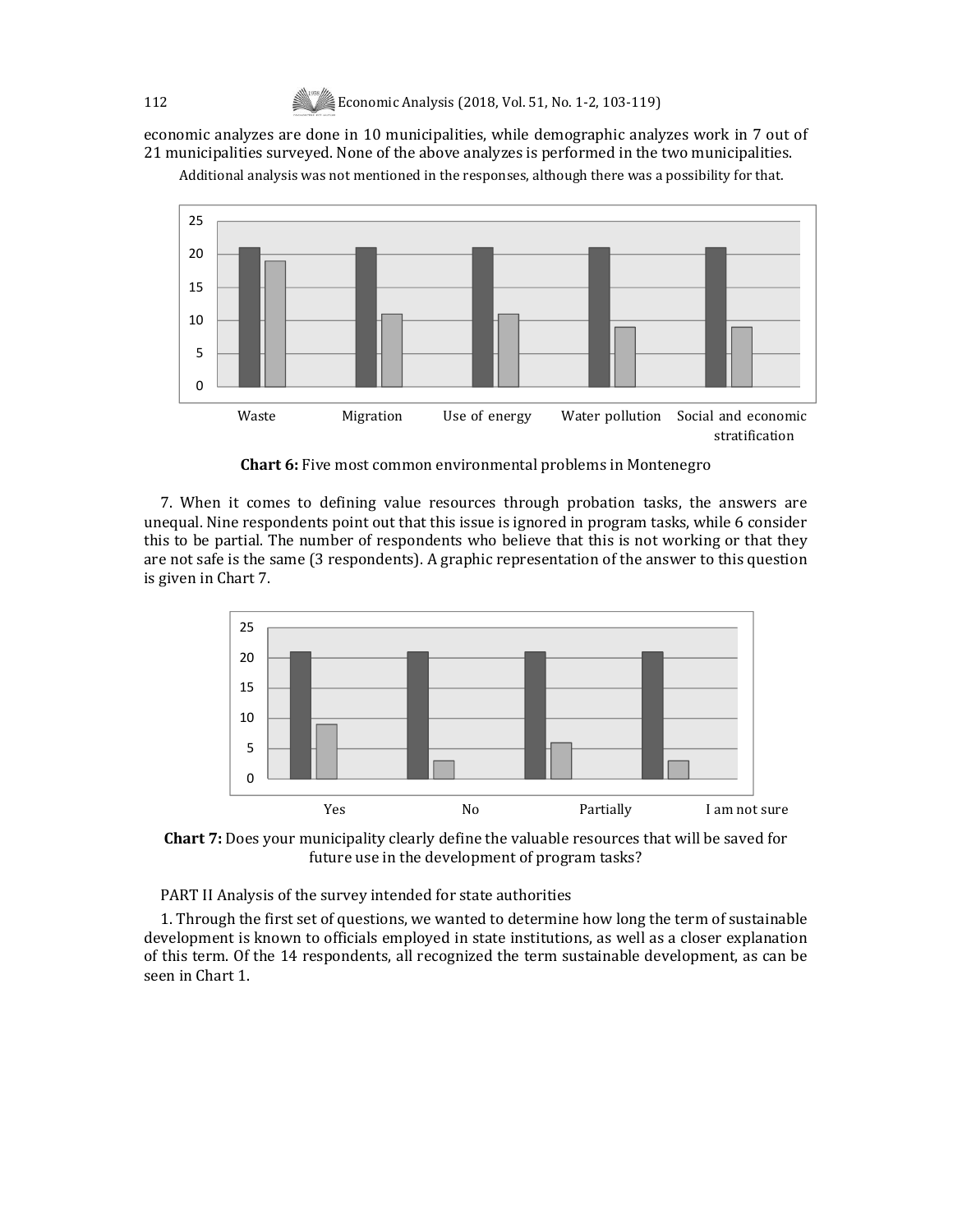



**Chart 1:** Do you know the term sustainable development?

Most respondents gave a full and identical definition of sustainable development: "Sustainable development is a concept that represents resource management in order to meet the needs of current generations in a way that does not endanger the ability of future generations to meet their needs."

In one case, we also had more definitions, the one most commonly used, in the report "Our Common Future" prepared by the World Commission on Environment and Development in 1987, to the most comprehensive: "Sustainable Development is an Integral Economic, Technological, social and cultural development, in line with the needs of protection and improvement of the environment, which enables present and future generations to satisfy their needs and improve the quality of life."

On the basis of the collected explanations, it can be claimed whether it is a real knowledge and understanding of terms, given the fact that most of the answers received are identical.

2. The principles of ecological, social, cultural and economic sustainability are the most important for most respondents, which can be seen in the graphic representation (Chart 2).



**Chart 2:** List the basic principles of sustainable development

3. A small number of respondents believe that an important role in sustainable development has: integrating environmental issues into development policies (3), the participation of all stakeholders in decision-making (3), and equality among generations and equality within the same generation and gender equality ( 3);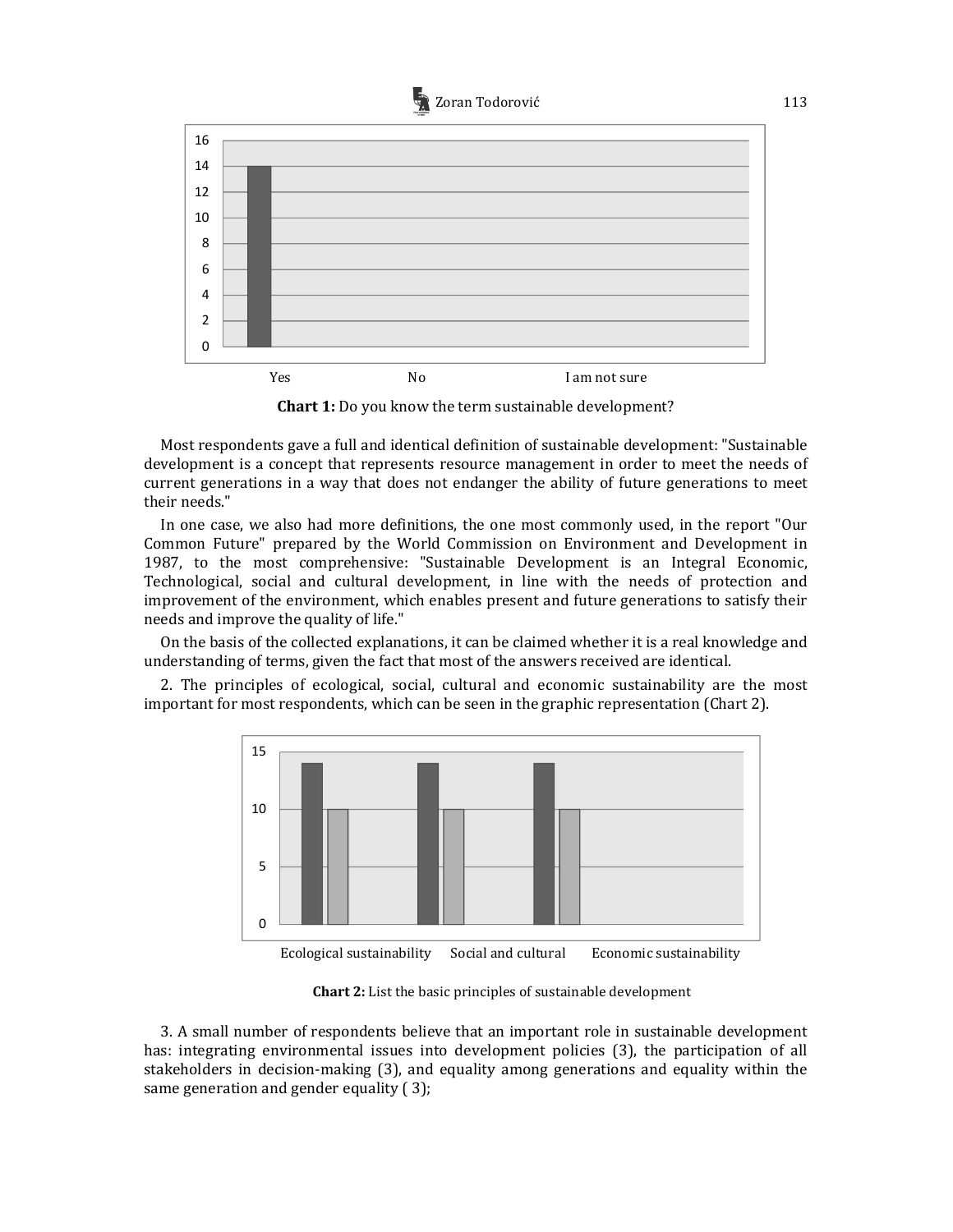The collected data indicate that the employees / do not know which are the most important principles of sustainable development.

3. A special part of the survey includes training related issues / training / seminars / conferences in the field of sustainable development. Of the 14 respondents employed in state institutions, 9 attended trainings / seminars / conferences in the field of sustainable development, which indicates that a significant number of employees have undergone some training, which can be seen in Chart 3.



**Chart 3:** Have you been a participant in some trainings / seminars / conferences in the field of sustainable development?

Of respondents who attended trainings / seminars / conferences in the field of sustainable development, they were asked to specify what training was: From 9, one person did not indicate which training / seminars / conferences it was.

Most of the employees attended round tables on the topic of architecture and sustainable building, then spatial planning, the environment and the green economy. The data collected show that training should be focused on other activities in the field of sustainable development and organized in the form of high-level workshops with clear instructions for employees in state institutions.

5. Through the fourth issue, we wanted to find out what are the fundamental problems that Montenegro faces in pursuing the principle of sustainable development. According to the opinion of the civil servants interviewed, these are:

- Harmonization of plans and programs in the field of environment, energy, transport and tourism with the principles of sustainable development, as well as their implementation;
- Social inequality, insufficient development of system institutions, poor implementation and monitored legislation and difficult access to financial resources;
- Ignorance and misunderstanding of sustainable development, lack of adequate staff;
- Improving the environmental performance of products and increasing demand for sustainable products and manufacturing technologies;
- Improve cooperation, coordination and consultation between the various sectors within the Government, as well as between the Government and the private sector, as well as the need to improve regional cooperation so as to contribute to the achievement of a sustainable development pipeline;
- Making decisions on the environmental impact of social peace and economic development;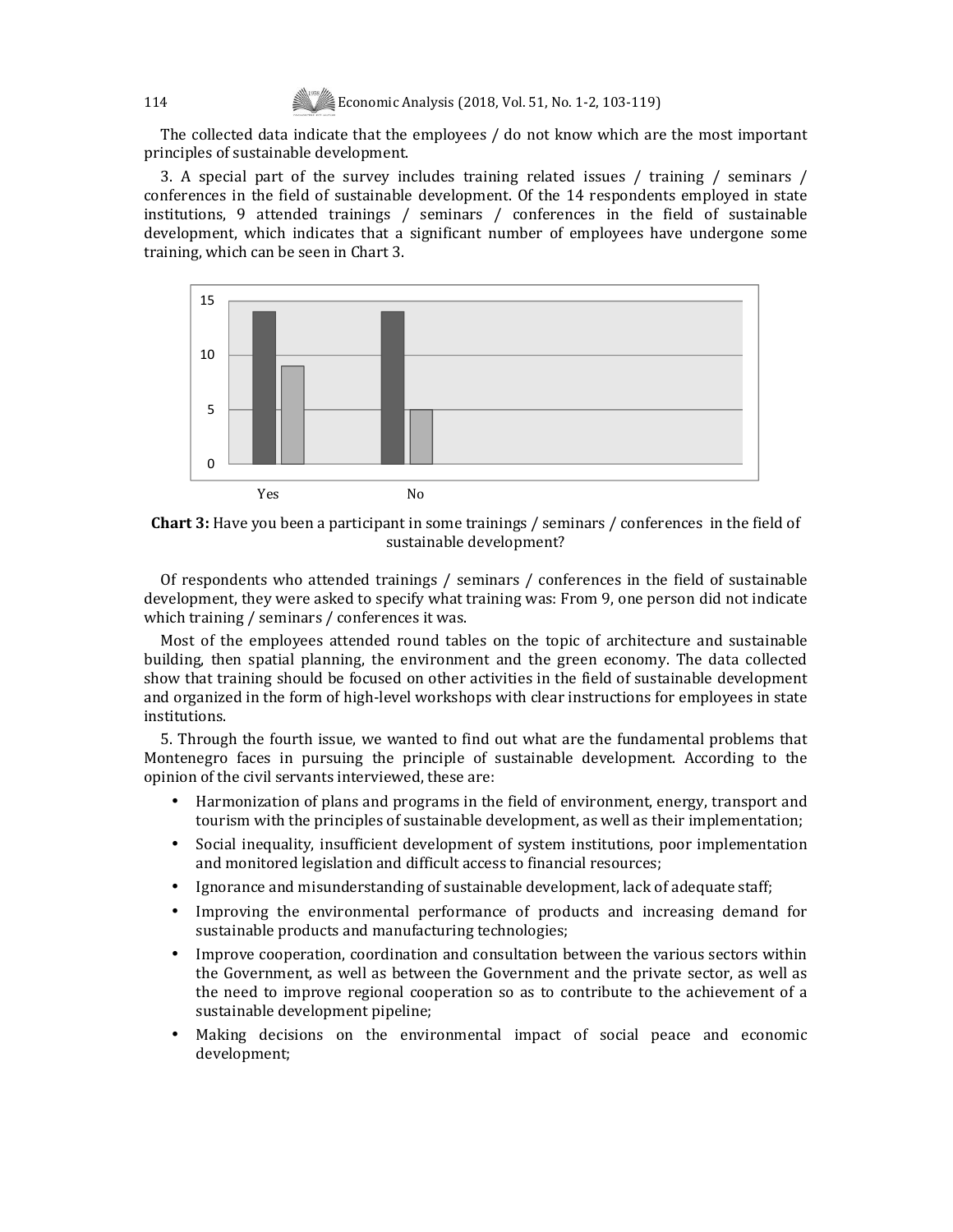

- Low level of environmental awareness of citizens of Montenegro and insufficient commitment of the education system to environmental issues and the importance of sustainable development;
- The presence of private interest over the general, which leads to the short-term profit of an individual;
- Lack of systematic approach to planning and use of space;
- The unsolved problem of corruption.

The data collected indicate that government officials are aware of existing problems in order to achieve the principles of sustainable development, but also barriers to overcome in order to achieve the goals.

Graph 4 shows that the respondents consider that the disposal of waste and irrational use are the most frequent problems. Also, significant migration of population to cities, as well as pollution of industrial gases and contaminated water were also highlighted as a major problem.



1. When it comes to the need to adopt additional regulations in the field of environmental protection and sustainable development, half of the respondents are not sure whether the adoption of additional regulations is necessary, which indicates that the employees are not familiar enough with the existing regulations in Montenegro and the degree their applications or do not want to answer this question. On the other hand, out of 14 respondents, 6 stated that changes to existing regulations were necessary, while one respondent considered it unnecessary. The graphic representation is given in Chart 5.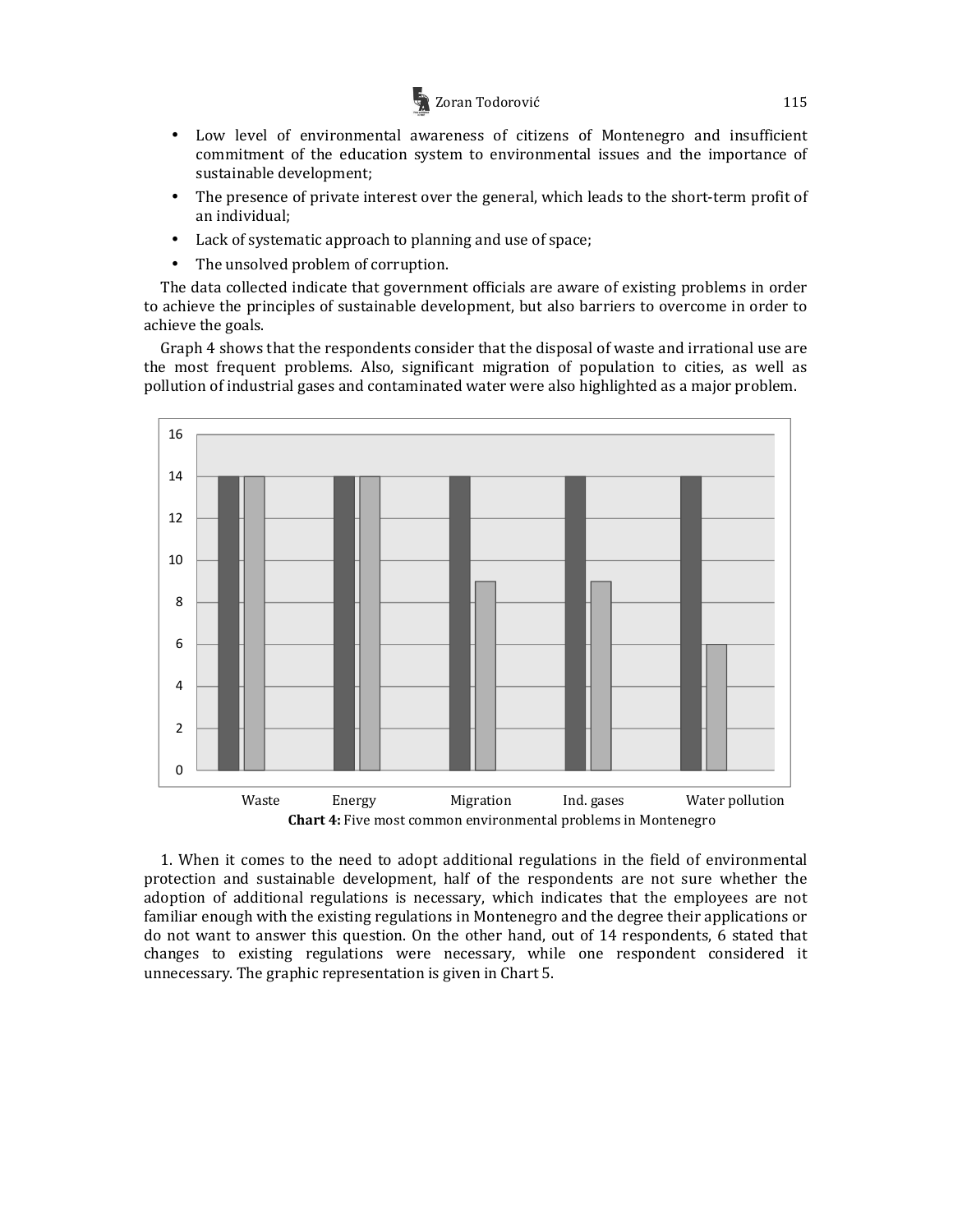

50% Yes 43% No 7% I am not sure

**Graph 5:** Do you consider it necessary to adopt additional regulations in the field of environmental protection and sustainable development**?** 

As part of this question, we interrelated in which areas changes of regulations are necessary. The answers are different and range from new laws on chemicals, noise and ionizing radiation, water management, waste management, eco-fund law, spatial planning, changes to all laws related to the environment, and the adoption of acts that would serve for checking the sustainability of policies, laws and strategies.

1. We were interested in the issue related to the environmental penal policy, whether it was appropriate. In the graph no. 6 it can be seen that most respondents consider that there is no proper environmental policy. On the other hand, since it is about employees in state institutions, it is worrying that a large number of those who are not safe.



43% Yes, 29% No, 28% Not sure

**Chart 6:** Is there a proper environmental policy in the field?

In the explanations of the answer we reached the rating:

- That there is an adequate criminal policy, but that the implementation of the law and implementation of the penal policy is lacking;
- The necessity of educating citizens about the importance of preserving the living environment, as well as those employed in the competent state institutions and the judiciary, is emphasized;
- One of the problems is highlighting the decentralization of the system, since the units of local self-government still lack sufficient capacity to implement regulations such as waste management, noise, environmental impact assessment;
- Poorly positioned responsibility of the institutions responsible for environmental issues and inadequate mechanisms for their resolution;
- Lack of environmental law practice. There is no locus stand (the right to initiate an action in a court hearing or address to a court) for interested individuals, organizations and the public in general with regard to the environment.

8. When asked whether they are satisfied with the current situation in the field of environmental protection and improvement of the environment, half of the total number of respondents answered that it is partially satisfied, 4 of 14 people are not satisfied with the smallest number of those who are satisfied with the current situation.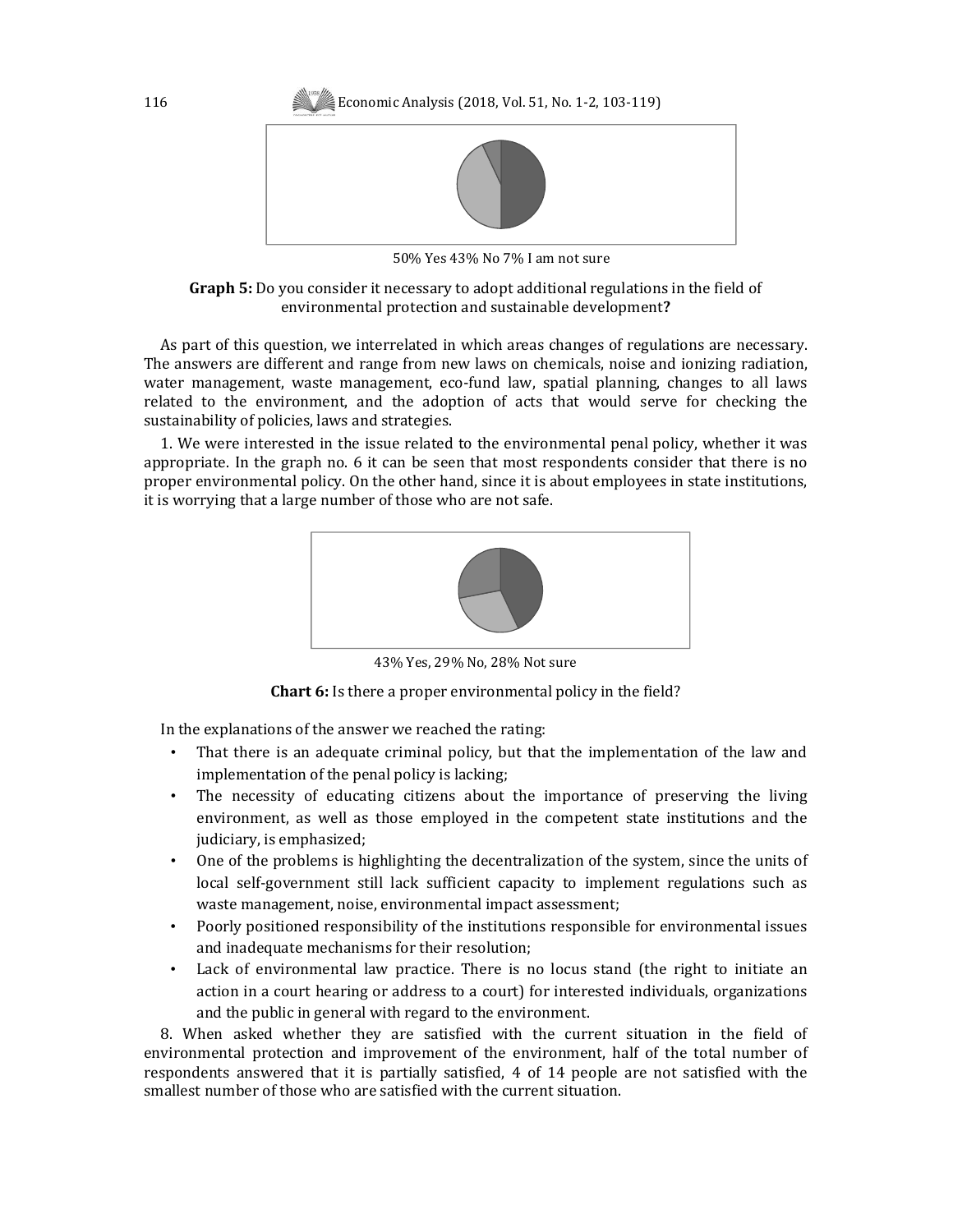# Zoran Todorović 117

9. In addition, we were interested in priority fields of action in which post-environmental progress is necessary. Participants of the survey had the opportunity to give seven responses. The most common answers were: waste disposal and waste and waste water management, water protection, biodiversity protection and climate change (Chart 7).

Some of the respondents also stressed the importance of adopting appropriate legislation, its alignment with EU regulations, implementation, as well as strengthening institutional capacities and establishing an appropriate information system.

We also had recommendations on the importance of socially responsible business and the development of the green economy and the prevention of migration to cities.



**Chart 7.** Priority fields of action in which progress in the field of environment is necessary

Some respondents emphasized the need for action in the fields of transport, tourism, regional development and employment, energy, agriculture, rural development and industry (3 respondents).

10. When asked about the harmonization of domestic legislation in the field of environment in Montenegro with the recommendations of the European Union, two out of the total number of respondents consider that environmental laws are largely in line with the EU recommendations, while three believe that the laws are harmonized, but it is necessary to work on the implementation of adopted regulations. Also, three respondents consider that the laws are sufficiently harmonized, but minor changes are minor. In addition, two respondents believe that the degree of harmonization depends on the area. Three respondents consider that they are not completely harmonized. One respondent believes that it is working on full harmonization.

# **CONCLUSIONS**

The green economy has been promoted in recent decades as a very important change in thinking.

From the United Nations Conference on Environment and Development in 1992, sustainability is becoming a widely accepted goal. Although information can provide a better basis for decision making and measuring progress, accountability can only be achieved if goals and measures of progress are explicitly stated. Properly formulated indicators can provide such measures, improving the diagnosis of the situation, both progress and regression.

In both surveys, whether intended for municipalities or civil services, several areas are distinguished:

- Knowledge of the term sustainable development and its principles;
- Part that relates to capacity building of employees;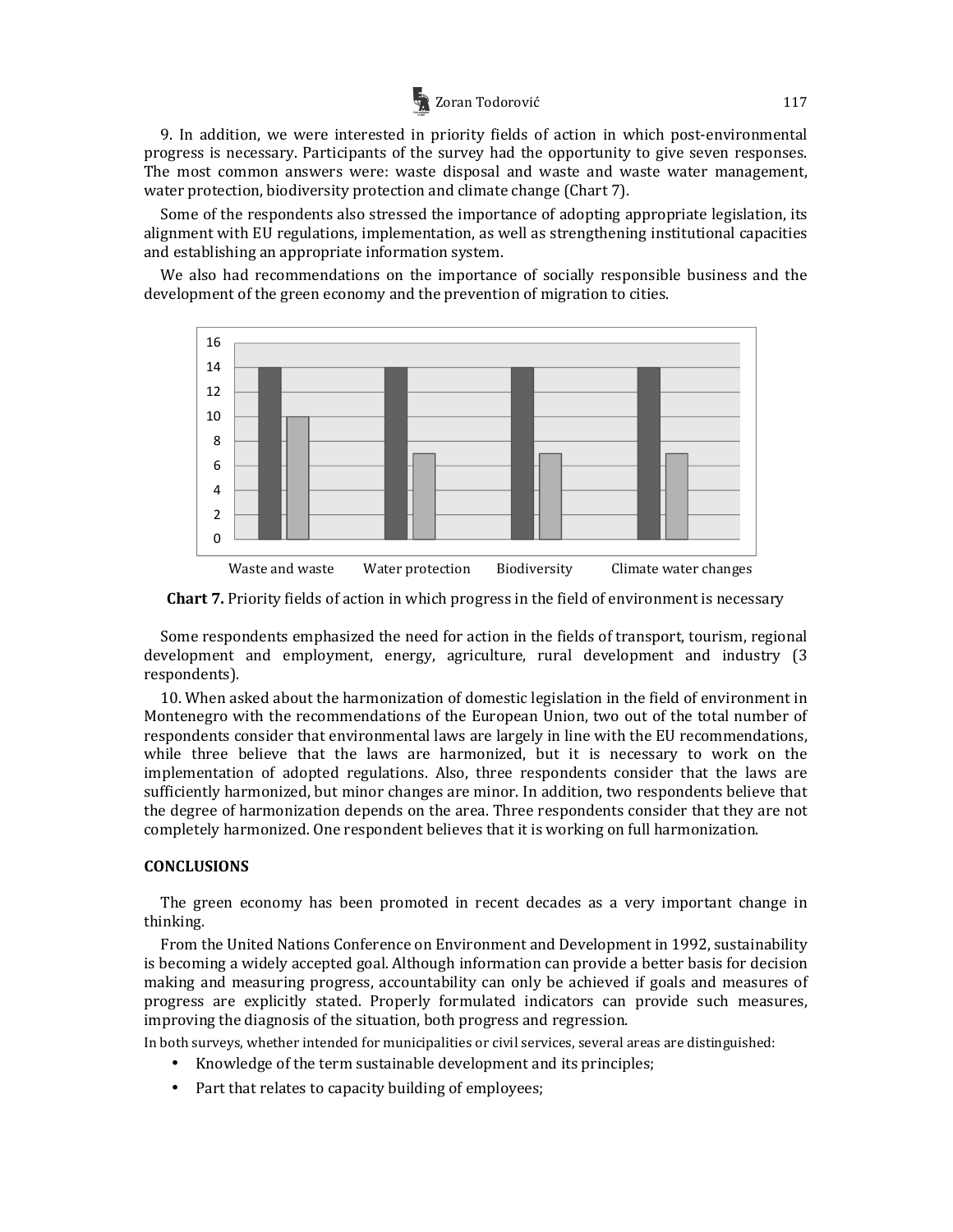- Key problems in the field of environment in Montenegro and priority fields of action;
- Legislation, both at national and local level;
- The situation in the field of criminal policy.

The vast majority of surveyed state and municipal officials recognize the term sustainable development and the basic principles of sustainable development. When it comes to the closer explanation of this term, we can not claim to fully understand its meaning, given the fact that we have received a large number of identical explanations.

We found that employees attended trainings / seminars / conferences whose topic was only one of the segments of sustainable development, which indicates the need to further improve and strengthen the capacities of competent state and municipal services.

Through these tests, we obtained a confirmation that employees in state bodies and municipalities also share opinions with citizens that in Montenegro the problem of waste disposal is currently the most serious and that it requires fast and efficient resolution. Rational use of energy, expressed migration of population, problems of pollution of water and air are emphasized as priority problems.

According to the answers received, the opinions of civil servants are divided when it comes to the changes in existing regulations in the field of environment in Crna Gora and range from those who are not sure that the changes are needed to those who deem it necessary. The minimum number of respondents considers that changes should not be made. Opinions on compliance with EU regulations are divided. Very few believe that domestic laws are not in line with the relevant obstacles of the EU. The majority of respondents think that the laws are harmonized or that minor changes are needed. The issue of implementation of existing laws was emphasized.

It is also pointed out that there is no appropriate environmental penal policy. On the other hand, since it is about employees in state institutions, it is worrying that a large number of those who are not sure whether the existing criminal policy is appropriate.

Different types of analysis are carried out in the preparation of program tasks, with a very small number of municipalities doing all the above analyzes. Integrating issues of valuable resources through program tasks is also done in a small number of municipalities, and often only partially done.

Environmental awareness, expressed the interest to rationalize the exploitation of natural resources, especially non-renewable, in caring for the conservation of wildlife diversity (biodiversity) on Earth, in caring for the protection of the quality of the human environment including the socio-political and economic developments, not as decorative philosophical declaration, but as a permanent element in the practical design and implementation of business and other ventures. For the purpose of effective implementation of objective knowledge and theoretical concepts of modern science of nature, find the exact new measures and indicators. Really, not a formal environmental assessment of development programs becomes a mandatory component of the economic planning. Modern macroeconomics is faced with the task of promptly assimilated by ecological insights and predictions, both local and global, and to anticipate and provide their implications.

#### **REFERENCES**

**Georgescu-Roegen, N.R.** 1971. The Law of Entropy and the Economic Process.

**M. and associates** 1972. The limits to growth. New York: Universe books.

- **Beard, R., & Lozada, G.** 2003. Economics, Entropy and the Environment. Journal of Bioeconomics 5.
- **Bell, S., & Morse, S.** 1999. Sustainability Indicators: Measuring the Immeasurable? Erthscan Publications Limited.

118